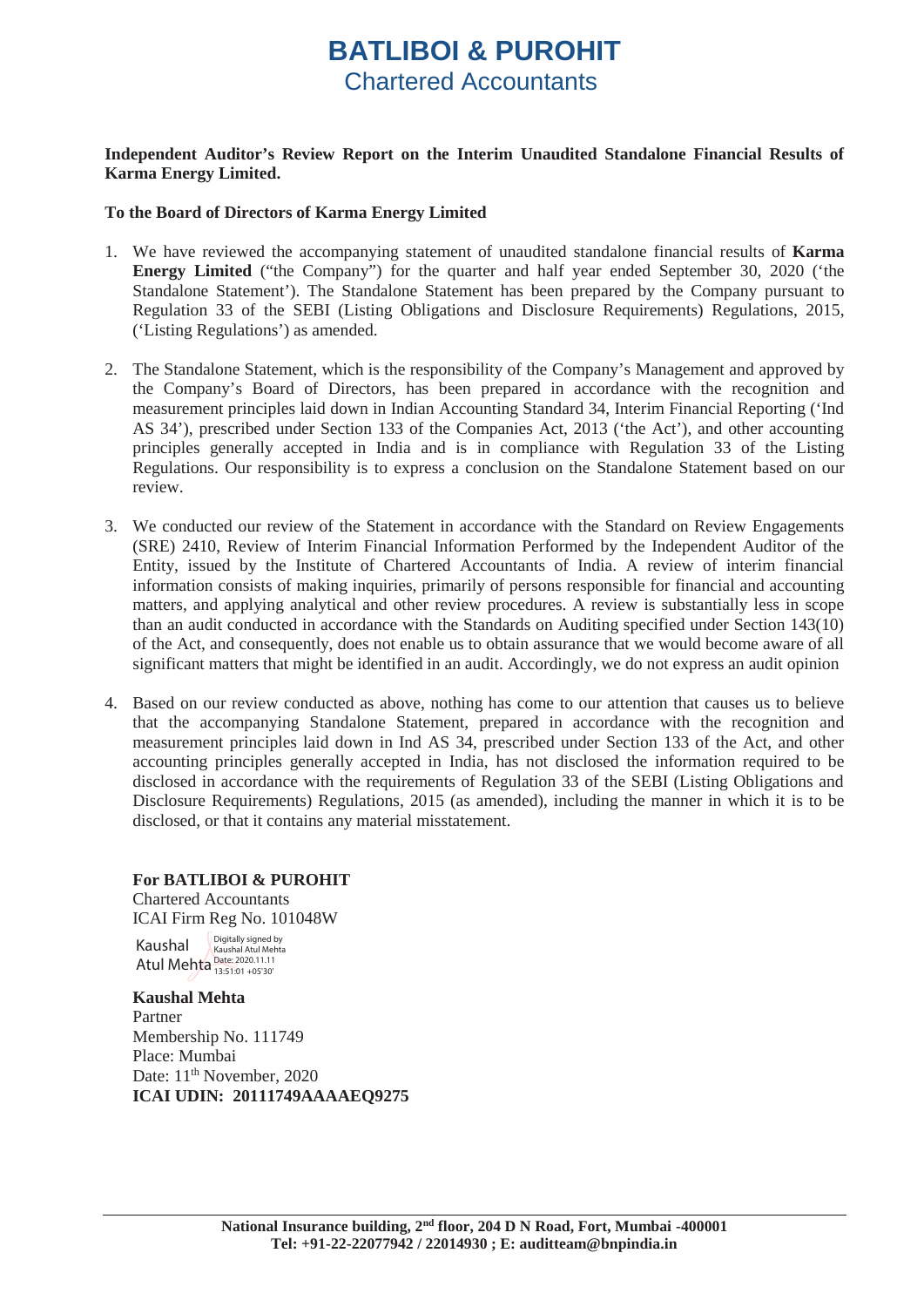|  |  | Karma Energy Limited |
|--|--|----------------------|
|--|--|----------------------|

(CIN: L31101MH2007PLC168823)

Regd. Office : 214, Empire House, Dr. D. N. Road, Ent. A. K. Nayak Marg, Fort. Mumbai - 400001

Tel Nos: 22071501-06 Fax: 22071514

Email: investorshelpdesk@weizmann.co.in Visit us at : www.karmaenergy.co

Statement of Standalone Financial Results for the Quarter & Half Year Ended 30.09.20

|                |                                                                         |               |                                                   |          |                     |                        | Rs in Lac     |  |
|----------------|-------------------------------------------------------------------------|---------------|---------------------------------------------------|----------|---------------------|------------------------|---------------|--|
|                | Particulars                                                             | Quarter Ended |                                                   |          |                     | <b>Half Year Ended</b> | Year Ended    |  |
|                |                                                                         | 30.09.20      | 30.06.20                                          | 30.09.19 | 30.09.20            | 30.09.19               | 31.03.20      |  |
|                |                                                                         |               | Unaudited Unaudited Unaudited Unaudited Unaudited |          |                     |                        | Audited       |  |
|                | 1 Income                                                                |               |                                                   |          |                     |                        |               |  |
|                | [a] Revenue from Operations                                             | 1.033.97      | 574.40                                            | 1,667.08 | 1,608.37            | 2,422.71               | 3,587.69      |  |
|                | [b] Other Income                                                        | 13.41         | 5.90                                              | 38.02    | 19.31               | 55.41                  | 99.03         |  |
|                | <b>Total Income</b>                                                     | 1,047.38      | 580.30                                            | 1,705.10 | 1,627.68            | 2,478.12               | 3,686.72      |  |
|                | 2 Expenses                                                              |               |                                                   |          |                     |                        |               |  |
|                | [a] Operation and Maintenance Cost                                      | 760.53        | 511.88                                            | 948.27   | 1,272.41            | 1,390.17               | 1,985.36      |  |
|                | [b] Employee Benefits Expense                                           | 40.54         | 51.63                                             | 70.87    | 92.17               | 149.83                 | 261.23        |  |
|                | [c] Finance Costs                                                       | 128.07        | 127.10                                            | 138.65   | 255.17              | 277.09                 | 535.05        |  |
|                | [d] Depreciation and Amortisation Expense                               | 128.71        | 127.35                                            | 136.34   | 256.06              | 271.23                 | 542.46        |  |
|                | [e] Other Expenses                                                      | 54.86         | 65.27                                             | 95.01    | 120.13              | 165.44                 | 342.81        |  |
|                | <b>Total Expenses</b>                                                   | 1,112.71      | 883.23                                            | 1,389.14 | 1,995.94            | 2,253.76               | 3,666.91      |  |
| 3<br>4         | Profit / (Loss) before Exceptional Item and Tax (1 - 2)<br>Tax Expense: | (65.33)       | (302.93)                                          | 315.96   | (368.26)            | 224.36                 | 19.81         |  |
|                | [a] Current Tax                                                         |               |                                                   | 122.00   |                     | 122.00                 |               |  |
|                | [b] Deferred Tax                                                        | (25.78)       | (24.05)                                           | (58.09)  | (49.83)             | (74.51)                | 127.60        |  |
|                | <b>Total Tax Expenses</b>                                               | (25.78)       | (24.05)                                           | 63.91    |                     | 47.49                  | (124.95)      |  |
|                | 5 Profit / (Loss) after Tax (3 - 4)                                     | (39.55)       | (278.88)                                          | 252.05   | (49.83)<br>(318.43) | 176.87                 | 2.65<br>17.16 |  |
|                | Other Comprehensive Income                                              |               |                                                   |          |                     |                        |               |  |
|                | Items that will not be reclassified to Profit or Loss                   |               |                                                   |          |                     |                        |               |  |
|                | Re-measurement Gains / (Losses) on defined benefit plans                |               |                                                   |          |                     |                        | 19.63         |  |
|                | Tax effect                                                              |               |                                                   |          |                     |                        | (5.10)        |  |
|                | Net Gain / (Loss) on Fair Value through OCI - Equity Securities         | (109.81)      | 150.85                                            | 45.51    | 41.04               | (172.93)               | (283.66)      |  |
|                | Tax effect                                                              | 24.44         | (33.58)                                           | (12.42)  | (9.14)              | 38.46                  | 59.89         |  |
|                | Total Other Comprehensive Income (Net of Tax)                           | (85.37)       | 117.27                                            | 33.09    | 31.90               | (134.47)               | (209.24)      |  |
|                | Total Comprehensive Income for the year                                 | (124.92)      | (161.61)                                          | 285.14   | (286.53)            | 42.40                  | (192.08)      |  |
|                | 6 Paid up Equity Share Capital (Rs 10/- Per Share)                      | 1,156.99      | 1,156.99                                          | 1,156.99 | 1,156.99            | 1,156.99               | 1,156.99      |  |
|                | Reserves as shown in Audited Balance Sheet                              |               |                                                   |          |                     |                        | 3,425.14      |  |
| 7 <sup>1</sup> | Earning per Share (of Rs 10/- each) (Quarter Figure not annualised)     |               |                                                   |          |                     |                        |               |  |
|                | [a] Basic (Rs.)                                                         | (0.34)        | (2.41)                                            | 2.18     | (2.75)              | 1.53                   | 0.15          |  |
|                | [b] Diluted (Rs.)                                                       | (0.34)        | (2.41)                                            | 2.18     | (2.75)              | 1.53                   | 0.15          |  |
|                | Notes:                                                                  |               |                                                   |          |                     |                        |               |  |

Notes

1 The above results have been prepared in accordance with Indian Accounting Standards ('Ind AS') notified under Section 133 of the Companies Act, 2013, read together with the Companies (Indian Accounting Standards) Rules, 2015 (as amended).

2 As required under Regulation 33 of SEBI (Listing Obligations and Disclosure Requirements) Regulations, 2015, the review by the Statutory Auditors has been completed for the Quarter & Half Year Ended 30.09.20 and the Report has been forwarded to the Stock Exchanges. The Report does not contain any qualification.

3 The above results have been reviewed by the Audit Committee and approved by the Board of Directors of the Company at their respective meetings held on 11.11.20 and have been subjected to a Limited Review by the statutory auditors.

4 The Company has considered possible effects that may arise of still unfolding COVID -19 pandemic on the carrying amounts of Property. plant & equipment, inventories, trade receivables, etc. Based on the current estimates, the Company does not expect any significant impact on such carrying values. The impact of COVID-19 on the Company's financial statements may differ from that estimated as at the date of approval of Financial Results.

5 The Company is primarily operating in the business of Generation of Power from Renewable Sources. Hence, there is only one business segment as per Ind-AS 108 - Operating Segments.

6 The Company and It's wholly owned Subsidiary Company Greenweiz Projects Limited have filed a petition before NCLT seeking sanctioning of a Scheme of Amalgamation with respect to merger of the Subsidiary Company with Holding Company w.e.f the Appointed date 01.04.19. Since NCLT is yet to issue their final order sanctioning the scheme, the Financial Statement for the Quarter & Half Year Ended 30.09.20 is has been prepared with out giving effect to the merger.

7 Previous period's figures have been regrouped / reclassified wherever necessary to confirm to this period's classification.

For Karma Epergy Limited

Chetan D. Mehra Vice Chairman DIN 00022021 Prace: Mumbai, Dated: 11.11.20

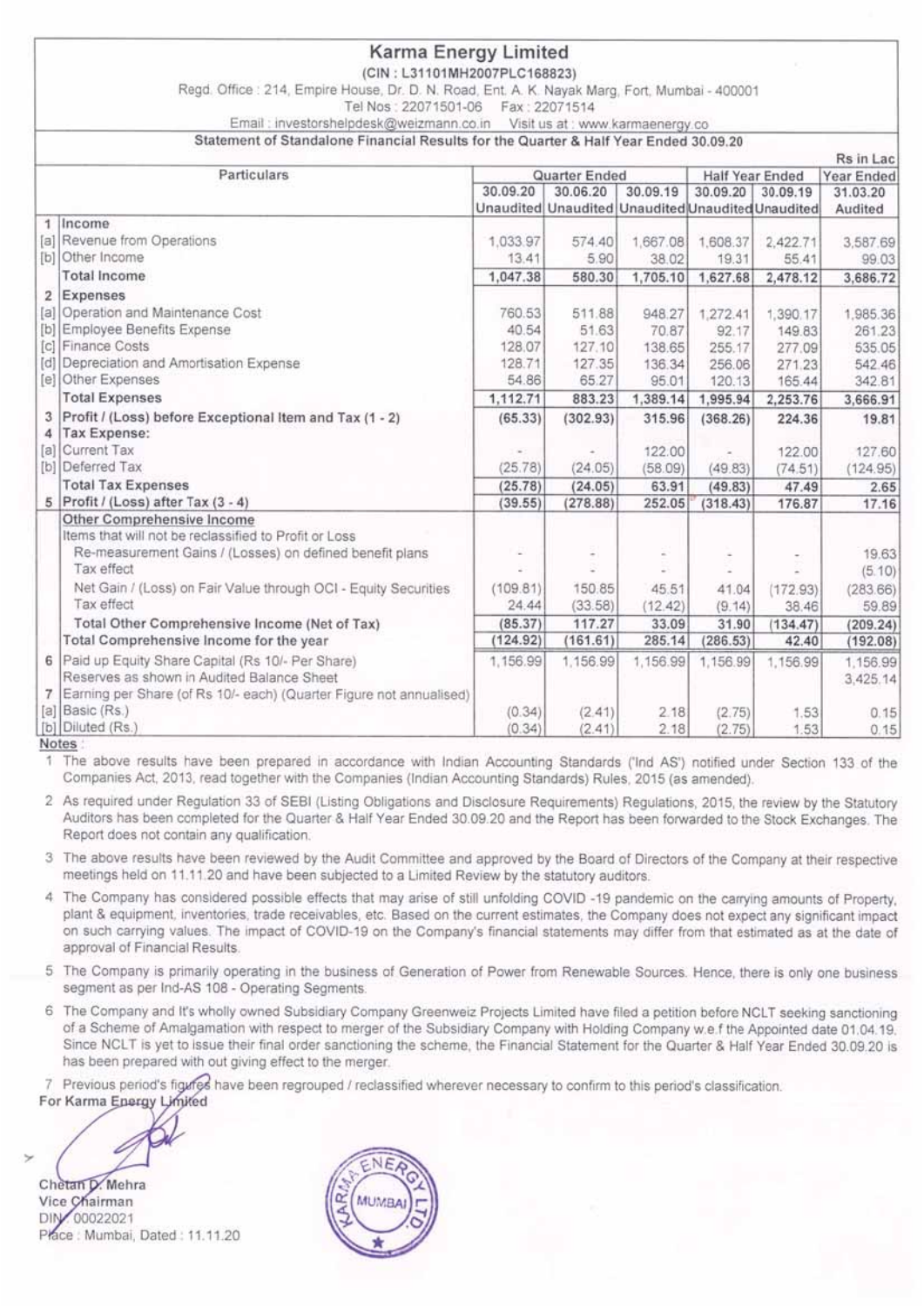### (CIN - L3110MH2007PLC168823)

Statement of Standalone Assets and Libilitiies as at 30.09.20

Rupees in Lakh

| Particulars                                |           | As At     |
|--------------------------------------------|-----------|-----------|
|                                            | 30.09.20  | 31.03.20  |
|                                            | Unaudited | Audited   |
| <b>ASSETS</b>                              |           |           |
| <b>Non-Current Assets</b>                  |           |           |
| a Property, Plant and Equipment            | 3,863.27  | 4,090.17  |
| b Right of Use Assets                      | 133.46    | 141.18    |
| c Financial Assets                         |           |           |
| i Investments                              | 5,940.20  | 5,899.15  |
| ii Others                                  | 30.11     | 30.11     |
| d Other Non-Current Assets                 |           | 75.85     |
| Total Non-Current Assets ==>               | 9,967.04  | 10,236.46 |
| <b>Current Assets</b>                      |           |           |
| a Inventories                              | 44.84     | 42.44     |
| <b>b</b> Financial Assets                  |           |           |
| i Trade Receivables                        | 1,022.03  | 1,586.27  |
| ii Cash and Cash Equivalents               | 18.61     | 32.23     |
| iii Bank Balances other than (ii) above    | 1,016.16  | 1,022.06  |
| c Current Tax Assets                       | 28.49     | 67.34     |
| d Other Current Assets                     | 181.16    | 141.55    |
| Total Current Assets ==>                   | 2,311.29  | 2,891.89  |
| <b>TOTAL ASSETS</b>                        | 12,278.33 | 13,128.35 |
|                                            |           |           |
| <b>EQUITY AND LIABILITIES</b>              |           |           |
| Equity                                     |           |           |
| a Equity Share capital                     | 1,156.99  | 1,156.99  |
| b Other Equity                             | 3,138.62  | 3,425.14  |
| Total Equity ==>                           | 4,295.61  | 4,582.13  |
| Liabilities                                |           |           |
| Non-Current Liabilites                     |           |           |
| a Financial Liabilities                    |           |           |
| <i><b>Borrowings</b></i>                   | 2,015.42  | 2,387.01  |
| ii Lease Liabilities                       | 136.19    | 141.52    |
| b Deferred Tax Liabilites                  | 1,134.52  | 1,175.21  |
| Total Non-Current Liabilities ==>          | 3,286.13  | 3,703.74  |
| <b>Current Liabilites</b>                  |           |           |
| a Financial Liabilities                    |           |           |
| <i>i</i> Borrowings                        | 3,329.38  | 3,562.47  |
| ii Lease Liabilities                       | 10.13     | 8.51      |
| iii Trade Payables                         |           |           |
| (a) Micro and Small Enterprises            |           |           |
| (b) Other than Micro and Small Enterprises |           |           |
| iv Others                                  | 128.86    | 14.96     |
| b Other Current Liabilities                | 1,025.97  | 1,033.76  |
| c Provisions                               | 17.78     | 36.15     |
|                                            | 31.80     | 33.96     |
| d Current Tax Liabilities                  | 152.67    | 152.67    |
| Total Current Liabilities ==>              | 4,696.59  | 4,842.48  |
| Total Liabilities ==>                      | 7,982.72  | 8,546.22  |
| TOTAL EQUITY and LIABILITIES               | 12,278.33 | 13,128.35 |

For Karma Energy Limited

Chetan D. Mehra Vice Chairman DIN: 00022021 Place: Mumbai, Dated: 11.11.20

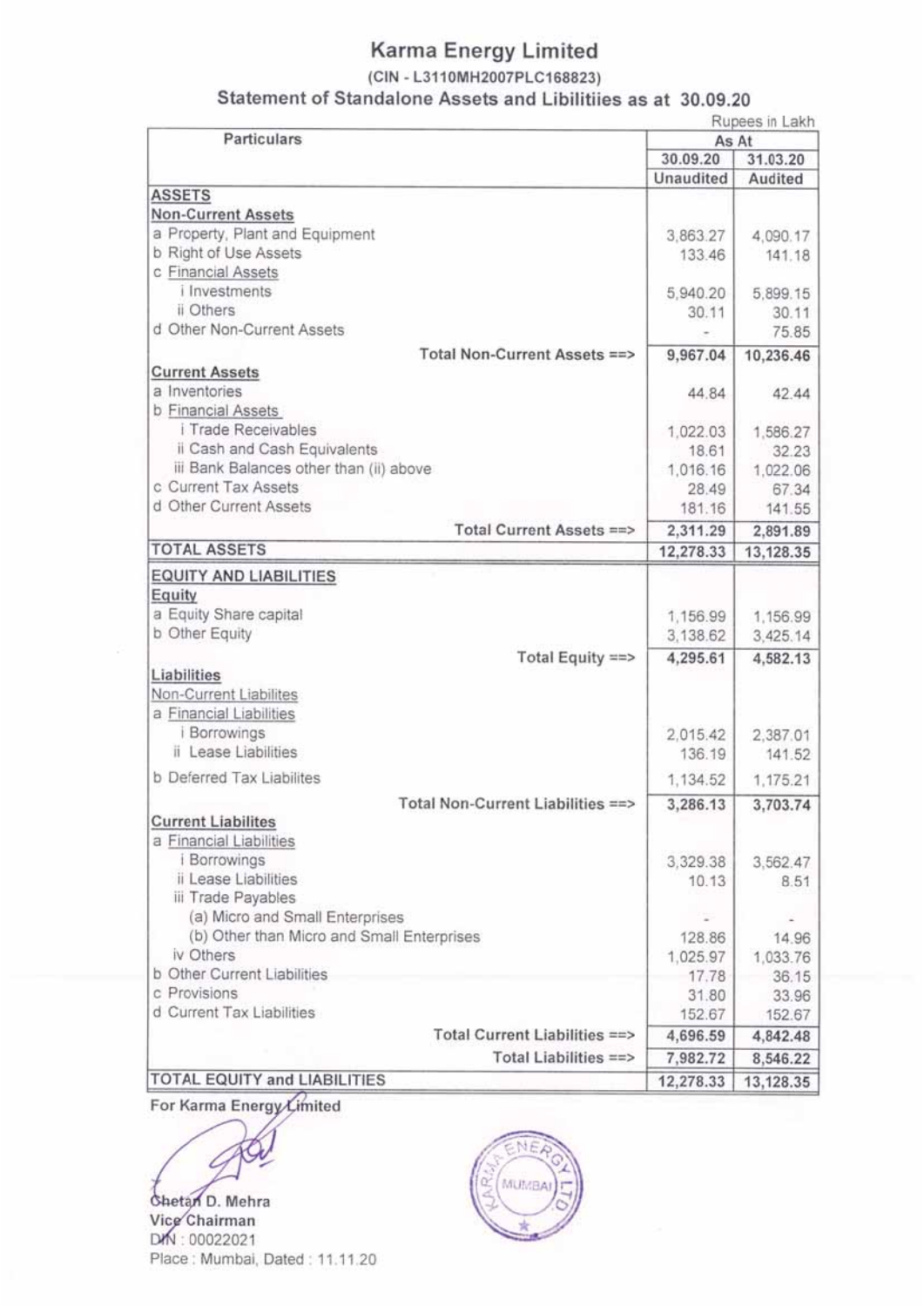## Statement of Standalone Cash Flows for the period ended 30.09.20

|                                                                |                     | Rupees in Lakh             |
|----------------------------------------------------------------|---------------------|----------------------------|
| Particulars                                                    | 30.09.20            | 30.09.19                   |
| <b>Operating Activities</b>                                    |                     | <b>Unaudited Unaudited</b> |
| Net Profit / (Loss) before Exceptional Items and Tax           | (368.26)            | 224.36                     |
| Adjustments for:                                               |                     |                            |
| Depreciation and Amortisation                                  | 256.06              | 271.23                     |
| <b>Finance Cost</b>                                            | 255.17              | 277.09                     |
| Interest Income                                                | (18.53)             | (43.01)                    |
| Dividend Income                                                |                     | (0.04)                     |
| Sundry Balances Written Back / Off                             | 0.02                | (0.01)                     |
| Operating Profit / (Loss) before Working Capital changes       | 124.46              | 729.62                     |
| Changes in Working Capital:                                    |                     |                            |
| Adjustments for (Increase) / Decrease in Operating Assets      |                     |                            |
| Inventories                                                    | (2.40)              | 5.44                       |
| <b>Trade Receivables</b>                                       | 564.24              | (807.16)                   |
| Other Non Current Financial Assets                             | ٠                   | (6.90)                     |
| Other Current Assets                                           | (39.61)             | (15.85)                    |
| Other Non-Current Assets                                       | 75.85               | $\sim$                     |
|                                                                | 722.54              | (94.85)                    |
| Adjustments for Increase / (Decrease) in Operating Liabilities |                     |                            |
| <b>Trade Payables</b>                                          | 113.90              | (14.21)                    |
| Other Current Liabilities                                      | (18.37)             | (0.38)                     |
| Short Term Provisions                                          | (2.16)              | (11.09)                    |
| Other Current Financial Liabilities                            | 13.79               | 14.85                      |
| Cash generated from Operations                                 | 829.70              | (105.68)                   |
| Net Income Tax (Paid) / Refund                                 | 38.85               | (1.89)                     |
| Net Cash Flow from / (used in) Operating Activities (A)        | 868.55              | (107.57)                   |
| <b>Investing Activities</b>                                    |                     |                            |
| Purchase of Fixed Assets                                       | (21.45)             |                            |
| <b>Bank Deposits</b>                                           | 4.33                | (718.91)                   |
| Interest Income                                                | 18.53               | 43.01                      |
| Dividend                                                       |                     | 0.04                       |
| Net Cash Flow from Investing Activities (B)                    | 1.41                | (675.86)                   |
| <b>Financing Activities</b>                                    |                     |                            |
| Long Term Borrowings                                           |                     |                            |
| Loans Taken                                                    |                     |                            |
| Loans Repaid                                                   | (391.61)            | (359.87)                   |
| Short Term Borrowings                                          |                     |                            |
| Loans Taken                                                    | 1,527.91            |                            |
| Loans Repaid                                                   | (1,761.00)          | 1,182.11<br>(416.00)       |
| Finance Cost                                                   | (248.08)            |                            |
| Principal Payment of Lease                                     | (10.80)             | (277.09)                   |
| Net Cash Flow from Financing Activities (C)                    |                     | (9.37)                     |
| Total $(A + B + C)$                                            | (883.58)<br>(13.62) | 119.78                     |
|                                                                |                     | (663.65)                   |
| Cash and Cash Equivalent at the Beginning of the year          | 32.23               | 748.29                     |
| Cash and Cash Equivalent at the End of the year                | 18.61               | 84.64                      |
|                                                                | (13.62)             | (663.65)                   |
| (a) Cash on Hand                                               | 0.25                | 0.70                       |
| (b) Balances with Banks - in Current Accounts                  | 18.36               | 83.94                      |
|                                                                | 18.61               | 84.64                      |

## For Karma Energy Limited

Chetan D. Mehra Vice Chairman DK : 00022021 Place: Mumbai, Dated: 11.11.20

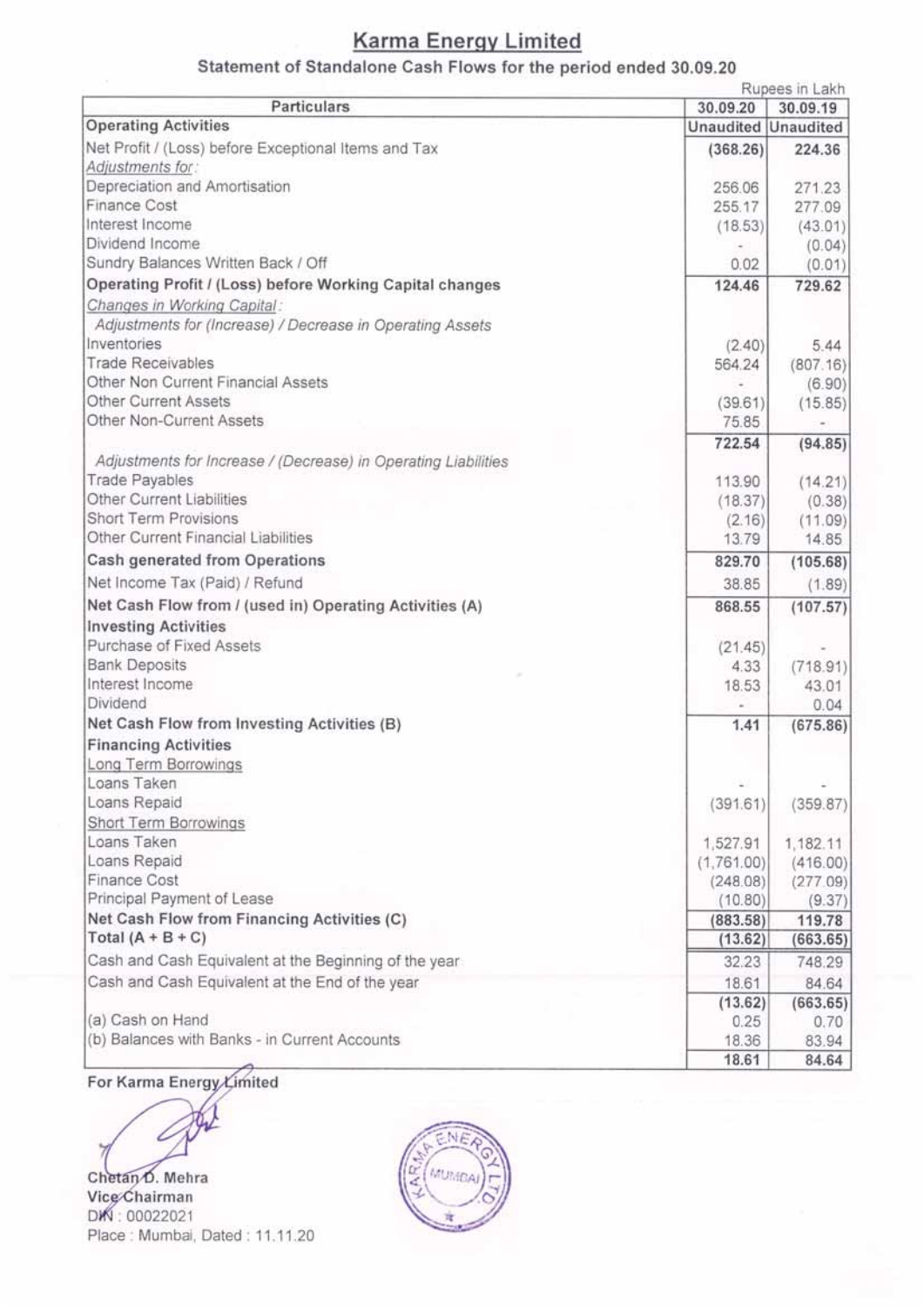# **BATLIBOI & PUROHIT**  Chartered Accountants

### **Independent Auditor's Review Report on the Interim Unaudited Consolidated Financial Results of Karma Energy Limited.**

### **To the Board of Directors of Karma Energy Limited**

- 1. We have reviewed the accompanying statement of unaudited consolidated financial results of Karma Energy Limited (hereinafter referred to as the "Holding Company") and its subsidiaries ( collectively referred to as 'the Group') for the quarter and half year ended September 30, 2020 ('the Consolidated Statement), attached herewith, being submitted by the company pursuant to the requirement of Regulation 33 of Securities and Exchange Board of India (Listing Obligations and Disclosure Requirements) Regulations, 2015 ('Listing Regulations'), as amended.
- 2. The Consolidated Statement, which is the responsibility of the Holding Company's Management and approved by the Holding Company's Board of Directors, has been prepared in accordance with the recognition and measurement principles laid down in Indian Accounting Standard 34, Interim Financial Reporting ('Ind AS 34'), prescribed under Section 133 of the Companies Act, 2013 ('the Act'), and other accounting principles generally accepted in India and is in compliance with Regulation 33 of the Listing Regulations. Our responsibility is to express a conclusion on the Consolidated Statement based on our review.
- 3. We conducted our review of the Statement in accordance with the Standard on Review Engagements (SRE) 2410, Review of Interim Financial Information Performed by the Independent Auditor of the Entity, issued by the Institute of Chartered Accountants of India. A review of interim financial information consists of making inquiries, primarily of persons responsible for financial and accounting matters, and applying analytical and other review procedures. A review is substantially less in scope than an audit conducted in accordance with the Standards on Auditing specified under Section 143(10) of the Act, and consequently, does not enable us to obtain assurance that we would become aware of all significant matters that might be identified in an audit. Accordingly, we do not express an audit opinion

We also performed procedures in accordance with the circular issued by the SEBI under Regulation 33 (8) of the SEBI (Listing Obligations and Disclosure Requirements) Regulations, 2015, as amended, to the extent applicable.

- 4. The Consolidated Statement includes the results of two subsidiaries namely Batot Hydro Projects Limited and Greenweiz Projects Limited.
- 5. Based on our review conducted as above, nothing has come to our attention that causes us to believe that the accompanying Consolidated Statement, prepared in accordance with the recognition and measurement principles laid down in Ind AS 34, prescribed under Section 133 of the Act, and other accounting principles generally accepted in India, has not disclosed the information required to be disclosed in accordance with the requirements of Regulation 33 of the SEBI (Listing Obligations and Disclosure Requirements) Regulations, 2015 (as amended), including the manner in which it is to be disclosed, or that it contains any material misstatement.
- 6. We did not review the interim financial information of two subsidiaries included in the Consolidated Statements, whose interim financial information reflect Total Revenues of Rs 125.33 lakhs and Rs 266.23 lakhs, Total Net Loss after Tax of Rs 20.01 Lakhs and Rs 22.28 Lakhs and Total Other Comprehensive Loss of Rs 39.44 Lakhs and Rs 22.74 Lakhs for the quarter and half year ended September 30, 2020 respectively, Total Assets of Rs 4,081.57 Lakhs and Net Cash Flows of Rs 1.47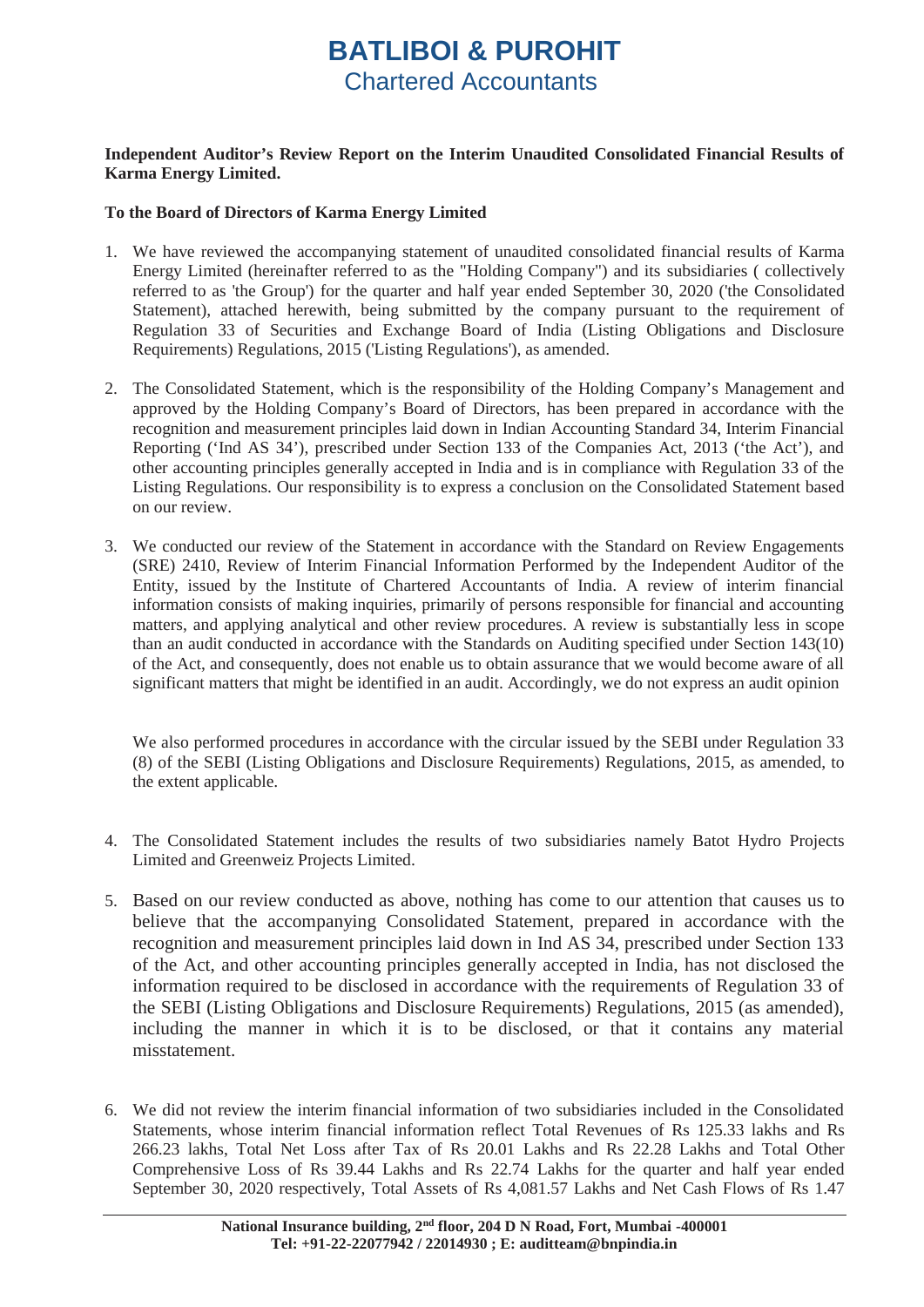BATLIBOI & PUROHIT

Chartered Accountants

Lakhs for the half year ended September 30, 2020. Interim financial information of the aforesaid subsidiaries has been reviewed by other auditors, whose review report has been furnished to us by the management. Our conclusion, in so far as it relates to the amounts and disclosures included in this respect of these subsidiaries is solely based on the reports of other auditors and the procedures performed by us as stated in Paragraph 3 above. Our conclusion on the Consolidated Statements is not modified in respect of our reliance on the work done and the reports of the other auditors.

#### **For BATLIBOI & PUROHIT**

Chartered Accountants ICAI Firm Reg No. 101048W

Kaushal Atul Mehta Date: 2020.11.11 Digitally signed by Kaushal Atul Mehta

**Kaushal Mehta**  Partner Membership No. 111749 Place: Mumbai Date: 11<sup>th</sup> November, 2020 **ICAI UDIN: 20111749AAAAER6240**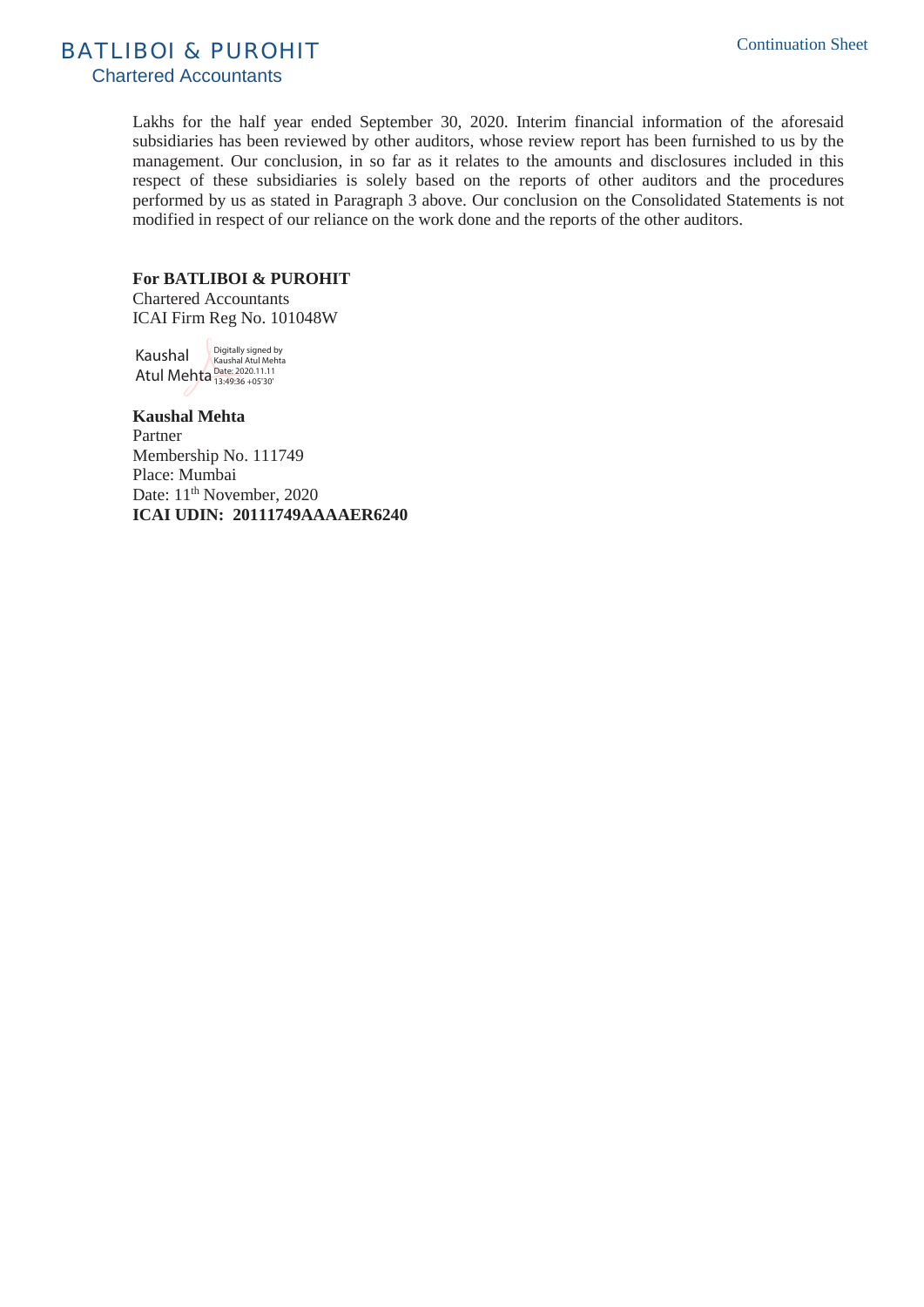(CIN - L3110MH2007PLC168823)

Regd. Office: 214, Empire House, Dr. D. N. Road, Ent. A. K. Nayak Marg, Fort, Mumbai - 400001

Tel Nos: 22071501-06 Fax: 22071514

Email: investorshelpdesk@weizmann.co.in Visit us at : www.karmaenergy.co

#### Statement of Consolidated Financial Results for the Quarter and Half Year Ended 30.09.20

|   |                                                                                                                                              |                 |                                                   |                  | Rs. In Lac          |                   |                          |  |
|---|----------------------------------------------------------------------------------------------------------------------------------------------|-----------------|---------------------------------------------------|------------------|---------------------|-------------------|--------------------------|--|
|   | Quarter Ended<br>Particulars                                                                                                                 |                 |                                                   |                  | Half Year Ended     |                   | Year Ended               |  |
|   |                                                                                                                                              |                 | 30.09.20 30.06.20 30.09.19                        |                  | 30.09.20 30.09.19   |                   | 31.03.20                 |  |
|   |                                                                                                                                              |                 | Unaudited Unaudited Unaudited Unaudited Unaudited |                  |                     |                   | Audited                  |  |
|   | 1 Revenue                                                                                                                                    |                 |                                                   |                  |                     |                   |                          |  |
|   | (a) Revenue from Operations<br>(b) Other Income                                                                                              | 1,134.57        |                                                   | 708.43 1.869.17  |                     | 1,843.00 2,806.97 | 4,187.65                 |  |
|   |                                                                                                                                              | 14.59           | 7.18                                              | 38.21            | 21.77               | 58.70             | 118.18                   |  |
|   | <b>Total Revenue</b>                                                                                                                         | 1,149.16        | 715.61                                            | 1,907.38         | 1,864.77            | 2,865.67          | 4,305.83                 |  |
|   | 2 Expenses                                                                                                                                   |                 |                                                   |                  |                     |                   |                          |  |
|   | (a) Purchases of Stock-in-Trade                                                                                                              | 0.34            |                                                   | 2.90             | 0.34                | 25.63             | 34.25                    |  |
|   | (b) Changes in Inventories<br>(c) Direct Cost                                                                                                | 9.96            | 3.39                                              | 3.25             | 13.35               | (9.01)            | (9.81)                   |  |
|   | (d) Employee Benefits Expense                                                                                                                | 740.70          | 512.24                                            | 944.75           | 1,252.94            | 1,375.84          | 2,016.24                 |  |
|   | (e) Finance Costs                                                                                                                            | 78.65<br>175.47 | 88.66<br>175.19                                   | 114.89<br>196.34 | 167.31<br>350.66    | 230.36            | 410.32                   |  |
|   | (f) Depreciation and Amortisation Expense                                                                                                    | 159.23          | 157.55                                            | 166.42           | 316.78              | 397.06<br>331.08  | 737.72<br>662.18         |  |
|   | (g) Other Expenses                                                                                                                           | 71.99           | 81.07                                             | 117.06           | 153.06              | 216.66            | 438.67                   |  |
|   | <b>Total Expenses</b>                                                                                                                        | 1,236.34        | 1,018.10                                          | 1,545.61         |                     | 2,254.44 2,567.62 | 4,289.57                 |  |
|   |                                                                                                                                              |                 |                                                   |                  |                     |                   |                          |  |
|   | 3 Profit/(Loss) from Operations before Exceptional Items (1-2)<br>4 Exceptional Items                                                        | (87.18)<br>同    | (302.49)                                          | 361.77           | (389.67)<br>z       | 298.05<br>$\sim$  | 16.26                    |  |
|   |                                                                                                                                              |                 |                                                   |                  |                     |                   | $\overline{\phantom{m}}$ |  |
|   | 5 Profit/(Loss) from Ordinary Activities after Exceptional Items<br>$(3+4)$                                                                  | (87.18)         | (302.49)                                          | 361.77           | (389.67)            | 298.05            | 16.26                    |  |
|   | 6 Tax Expense:                                                                                                                               |                 |                                                   |                  |                     |                   |                          |  |
|   | (a) Current Tax                                                                                                                              | 0.32            |                                                   | 117.69           | 0.32                | 123.06            | 123.81                   |  |
|   | (b) Less : MAT Credit (where applicable)                                                                                                     | (0.32)          |                                                   | 0.06             | (0.32)              | 0.06              |                          |  |
|   | (c) Deferred Tax                                                                                                                             | (27.61)         | (21.35)                                           | (59.75)          | (48.96)             | (74.23)           | (123.26)                 |  |
|   | <b>Total Tax Expenses</b>                                                                                                                    | (27.61)         | (21.35)                                           | 58.00            | (48.96)             | 48.89             | 0.55                     |  |
|   | 7 Profit / (Loss) after Tax                                                                                                                  | (59.57)         | (281.14)                                          | 303.77           | (340.71)            | 249.16            | 15.71                    |  |
|   | Other Comprehensive Income<br>Items that will not be reclassified to Profit or Loss<br>Re-measurement Gain / (Loss) on defined benefit plans |                 |                                                   |                  | $\sim$              |                   | 18.25                    |  |
|   | Tax effect                                                                                                                                   |                 |                                                   |                  | $\scriptstyle\rm m$ | $\sim$            | (5.11)                   |  |
|   | Net Gain / (Loss) on Fair Value through OCI-Equity Securities                                                                                | (134.79)        | 175.25                                            | 51.60            | 40.46               | (203.18)          | (310.52)                 |  |
|   | Tax effect                                                                                                                                   | 30.00           | (39.01)                                           | (13.78)          | (9.01)              | 45.19             | 65.87                    |  |
|   | Total Other Comprehensive Income (Net of Tax)                                                                                                | (104.79)        | 136.24                                            | 37.82            | 31.45               | (157.99)          | (231.51)                 |  |
|   | Total Comprehensive Income for the period                                                                                                    | (164.36)        | (144.90)                                          | 341.59           | (309.26)            | 91.17             | (215.80)                 |  |
| 8 | Profit for the year attributable to:                                                                                                         |                 |                                                   |                  |                     |                   |                          |  |
|   | - Owners of the Company                                                                                                                      | (59.57)         | (281.14)                                          | 281.87           | (340.71)            | 221.07            | (27.93)                  |  |
|   | - Non Controlling Interest                                                                                                                   |                 |                                                   | 21.90            |                     | 28.09             | 43.64                    |  |
|   | Total                                                                                                                                        | (59.57)         | (281.14)                                          | 303.77           | (340.71)            | 249.16            | 15.71                    |  |
| 9 | Other comprehensive income for the year attributable to:<br>- Owners of the Company<br>- Non Controlling Interest                            | (104.79)        | 136.24                                            | 37.82            | 31.45               | (157.99)          | (231.51)                 |  |
|   | Total                                                                                                                                        | (104.79)        | 136.24                                            |                  |                     |                   |                          |  |
|   |                                                                                                                                              |                 |                                                   | 37.82            | 31.45               | (157.99)          | (231.51)                 |  |



Cont on Page....2/-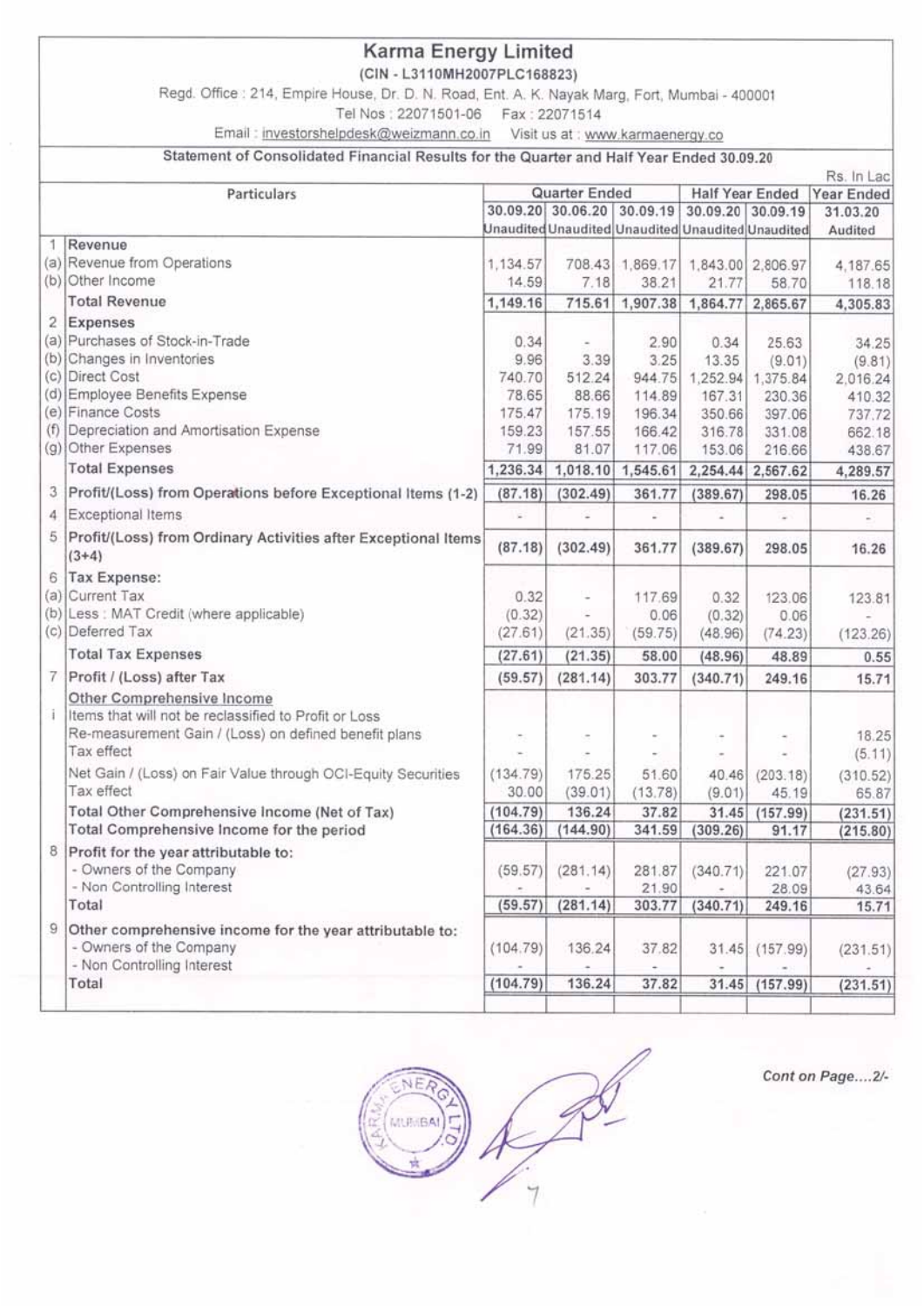| : Page - 2 : |  |  |  |  |  |  |  |  |
|--------------|--|--|--|--|--|--|--|--|
|--------------|--|--|--|--|--|--|--|--|

| Particulars                                                                                                                            |                  | Quarter Ended                                     |                 |                      | Half Year Ended |                      |
|----------------------------------------------------------------------------------------------------------------------------------------|------------------|---------------------------------------------------|-----------------|----------------------|-----------------|----------------------|
|                                                                                                                                        |                  | 30.09.20 30.06.20 30.09.19 30.09.20 30.09.19      |                 |                      |                 | 31.03.20             |
|                                                                                                                                        |                  | Unaudited Unaudited Unaudited Unaudited Unaudited |                 |                      |                 | Audited              |
| 10<br>Total comprehensive income for the year attributable to:<br>- Owners of the Company<br>- Non Controlling Interest                | (164.36)         | (144.90)                                          | 319.69<br>21.90 | (309.26)             | 63.08<br>28.09  | (259.44)<br>43.64    |
| Total                                                                                                                                  | (164.36)         | (144.90)                                          | 341.59          | (309.26)             | 91.17           | (215.80)             |
| 11 Paid up Equity Share Capital (Rs 10/- Per Share)<br>Reserves (excl Revaluation Reserve) as shown in Audited<br><b>Balance Sheet</b> | 1,156.99         | 1,156.99                                          | 1,156.99        | 1.156.99<br>1,178.48 | 1,156.99        | 1,156.99<br>1,487.74 |
| 12 Earning per Share (before extraordinary items) (of Rs 10/- each)<br>(Quarter Figure not annualised)<br>Basic (Rs.)<br>Diluted (Rs.) | (0.51)<br>(0.51) | (2.43)<br>(2.43)                                  | 2.44<br>2.44    | (2.94)<br>(2.94)     | 1.91<br>1.91    | (0.24)<br>(0.24)     |

Notes:

1 The above results have been prepared in accordance with Indian Accounting Standards ('Ind AS') notified under Section 133 of the Companies Act, 2013, read together with the Companies (Indian Accounting Standards) Rules, 2015 (as amended).

- 2 As required under Regulation 33 of SEBI (Listing Obligations and Disclosure Requirements) Regulations, 2015, the review by the Statutory Auditors has been completed for the Quarter and Half Year Ended 30.09.20 and the Report has been forwarded to the Stock Exchanges. The Report does not contain any qualification.
- 3 The above results have been reviewed by the Audit Committee and approved by the Board of Directors of the Company at their respective meetings held on 11.11.20 and have been subjected to a Limited Review by the statutory auditors.
- 4 The Company has considered possible effects that may arise of still unfolding COVID -19 pandemic on the carrying amounts of Property, plant & equipment, inventories, trade receivables, etc. Based on the current estimates, the Company does not expect any significant impact on such carrying values. The impact of COVID-19 on the Company's financial statements may differ from that estimated as at the date of approval of Financial Results.
- 5 The Company is primarily operating in the business of Generation of Power from Renewable Sources. Hence, there is only one business segment as per Ind-AS 108 - Operating Segments.
- 6 The Company and It's wholly owned Subsidiary Company Greenweiz Projects Limited have filed a petition before NCLT seeking sanctioning of a Scheme of Amalgamation with respect to merger of the Subsidiary Company with Holding Company w.e.f the Appointed date 01.04.19. Since NCLT is yet to issue their final order sanctioning the scheme, the Annual Accounts for Quarter & Half Year Ended 30.09.20 is finalized with out giving effect to the merger.
- 7 Previous period's ngures have been regrouped / reclassified wherever necessary to confirm to this period's classification.

For Karma Energy Limited

Chetan D. Mehra Vice Chairman DIN - 00022021 Place: Mumbai, Dated: 11.11.20

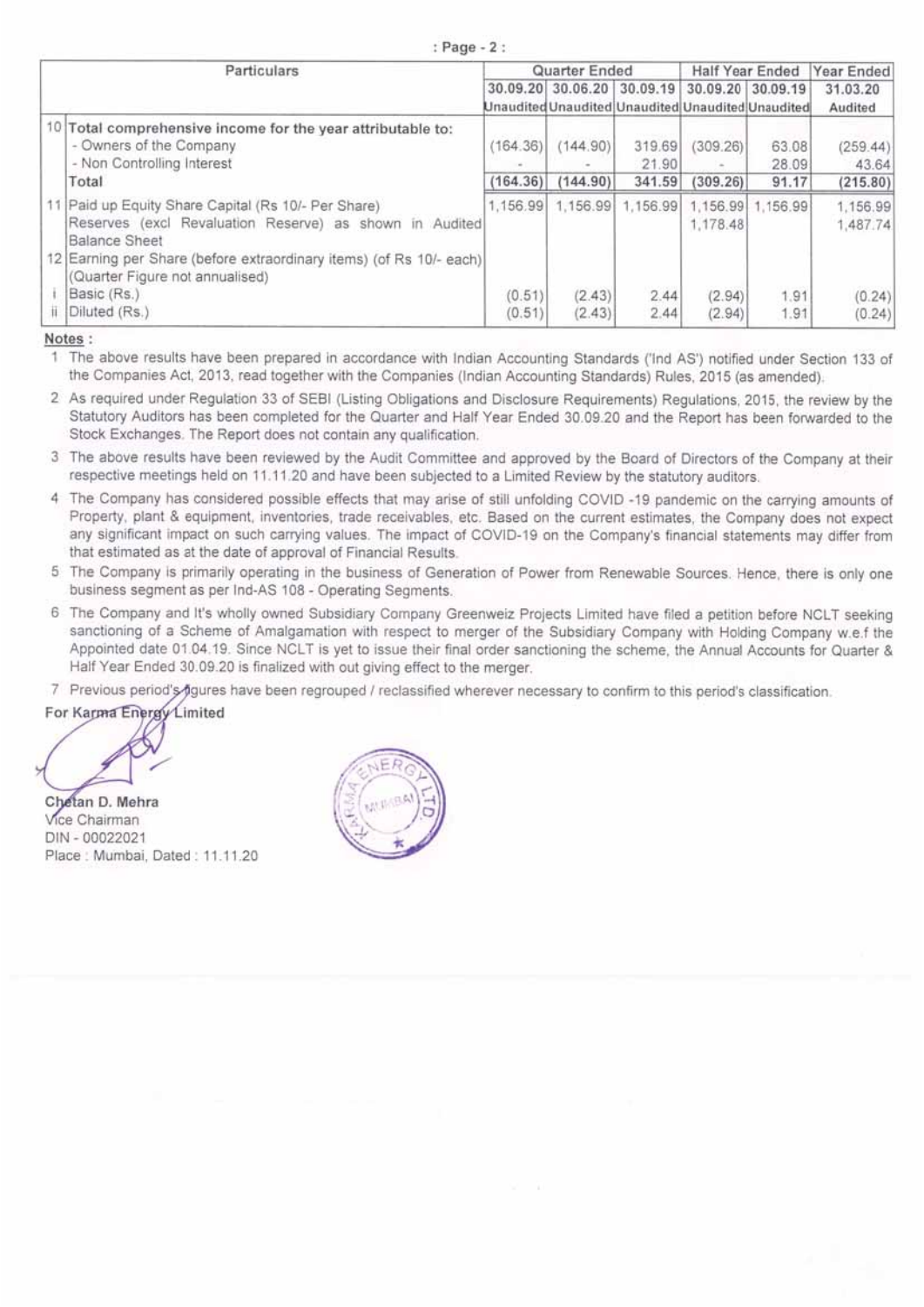## (CIN - L3110MH2007PLC168823)

Statement of Consolidated Assets and Liabilities as at 30.09.20  $-1$   $+1$ 

| Particulars                                       |                   | Rupees in Lakh   |
|---------------------------------------------------|-------------------|------------------|
|                                                   | As At<br>30.09.20 | 31.03.20         |
|                                                   | Unaudited         | Audited          |
| <b>ASSETS</b>                                     |                   |                  |
| <b>Non-Current Assets</b>                         |                   |                  |
| a Property, Plant and Equipment                   | 6,856.23          | 7,099.49         |
| b Right of Use Assets                             | 133.46            | 141.18           |
| c Capital Work in Progress                        |                   | 171.14           |
| d Goodwill on Consolidation                       | 1,303.39          | 1,303.39         |
| e Financial Assets                                |                   |                  |
| <i>i</i> Investments                              | 2,049.16          | 2,008.70         |
| ii Others                                         | 38.30             | 38.30            |
| f Other Non-Current Assets                        |                   | 75.85            |
| Total Non-Current Assets ==>                      | 10,380.54         | 10,838.05        |
| <b>Current Assets</b>                             |                   |                  |
| a Inventories                                     | 264.77            | 274.90           |
| b Financial Assets                                |                   |                  |
| i Trade Receivables                               | 1,048.68          | 1,655.89         |
| ii Cash and Cash Equivalents                      | 37.31             | 49.46            |
| iii Bank Balances other than (ii) above           | 1,019.50          | 1,025.30         |
| iv Loans                                          | 82.67             | 58.05            |
| c Current Tax Assets                              | 36.27             | 74.89            |
| d Other Current Assets                            | 266.24            | 223.17           |
| Total Current Assets ==>                          | 2,755.44          | 3,361.66         |
| <b>Total Assets</b>                               |                   |                  |
|                                                   | 13,135.98         | 14,199.71        |
| <b>EQUITY AND LIABILITIES</b>                     |                   |                  |
| Equity                                            |                   |                  |
| a Equity Share capital                            | 1,156.99          | 1,156.99         |
| b Other Equity                                    | 1,178.48          | 1,487.74         |
| Total Equity ==>                                  | 2,335.47          | 2,644.73         |
| Liabilities                                       |                   |                  |
| Non-Current Liabilites                            |                   |                  |
| a Financial Liabilities                           |                   |                  |
| i Borrowings                                      | 2,015.42          | 2,387.01         |
| ii Lease Liabilities<br>b Deferred Tax Liabilites | 136.19            | 141.52           |
| Total Non-Current Liabilities ==>                 | 1,185.90          | 1,225.85         |
| <b>Current Liabilites</b>                         | 3,337.51          | 3,754.38         |
| a Financial Liabilities                           |                   |                  |
| <i>i</i> Borrowings                               |                   |                  |
| ii Lease Liabilities                              | 6,057.62<br>10.13 | 6,262.67<br>8.51 |
| iii Trade Payables                                |                   |                  |
| (a) Micro and Small enterprises                   |                   |                  |
| (b) Other than Micro and Small Enterprises        | 135.11            | 228.08           |
| iv Others                                         | 1,045.21          | 1,043.99         |
|                                                   |                   |                  |
| b Other Current Liabilities                       | 19.47             | 54.45            |
| c Provisions                                      | 42.79             | 50.23            |
| d Current Tax Liabilities                         | 152.67            | 152.67           |
| Total Current Liabilities ==>                     | 7,463.00          | 7,800.60         |
| Total Liabilities ==>                             | 10,800.51         | 11,554.98        |
| <b>Total Equity and Liabilities</b>               | 13,135.98         | 14,199.71        |

For Karma Energy Limited

Chetan D. Mehra Vice Chairman DIN - 00022021 Place: Mumbai, Dated: 11.11.20